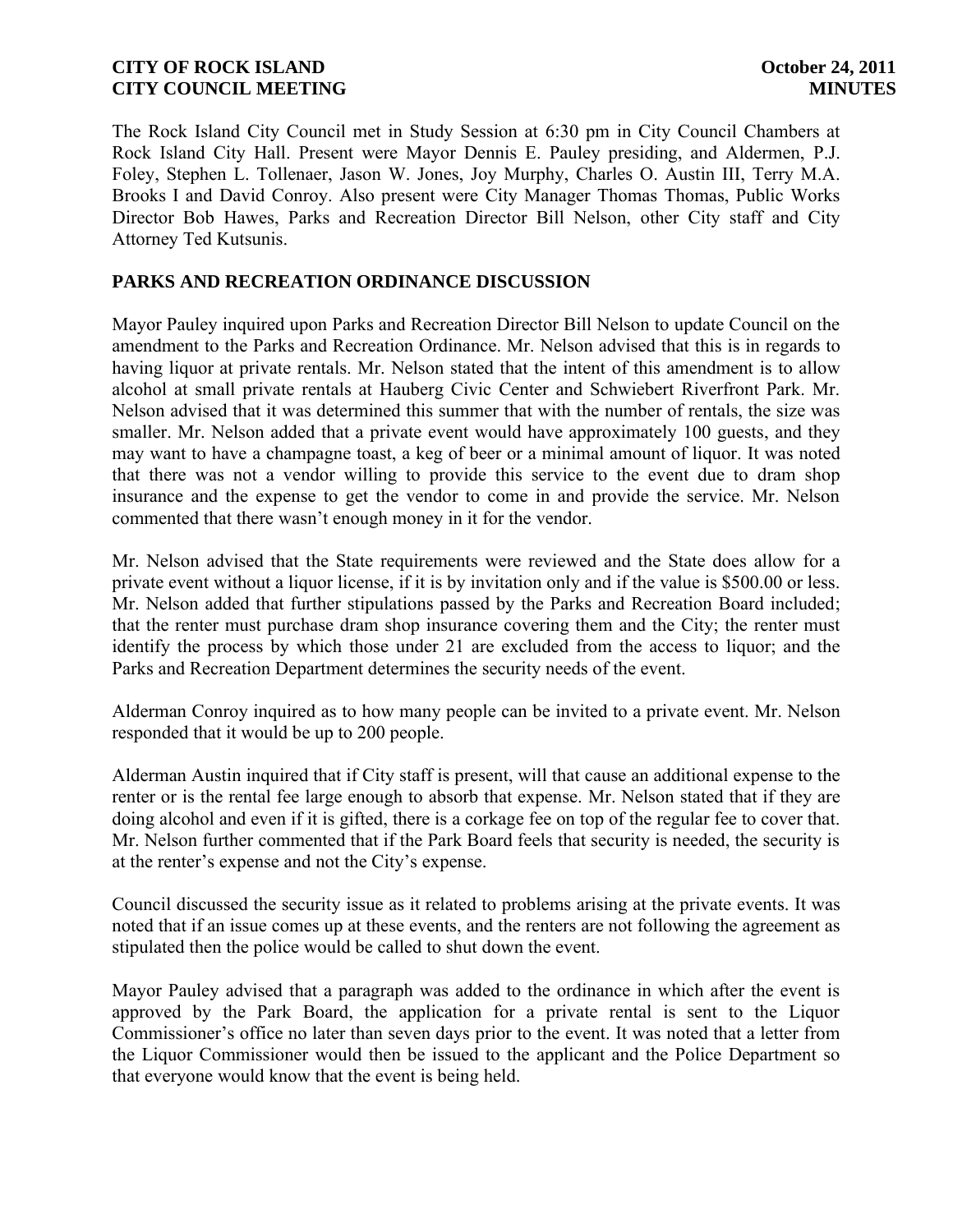Council discussed private rentals as it related to the application process and time limits. Council also discussed facilities as it related to holding private events at Hauberg Civic Center and Schwiebert Riverfront Park.

Mayor Pauley commented that the word gifted in the ordinance is a State term, and there is no exchange of money at these private rentals.

Mayor Pauley noted that when Agenda Item #18 comes up for Council consideration this evening regarding the  $10^{th}$  Street and  $7^{th}$  Avenue area, Renaissance Rock Island President Brian Hollenback will give an update on the Neighborhood Stabilization Program (NSP).

Mayor Pauley noted that an Executive Session on Personnel was not needed this evening.

### **ADJOURNMENT**

A motion made by Alderman Foley and seconded by Alderman Conroy to adjourn the meeting carried by the following Aye and No vote. Those voting Aye being Alderman Foley, Alderman Tollenaer, Alderman Jones, Alderwoman Murphy, Alderman Austin, Alderman Brooks and Alderman Conroy; those voting No, none.

The meeting was adjourned at 6:41 p.m.

 $\overline{\phantom{a}}$ Aleisha L. Patchin, City Clerk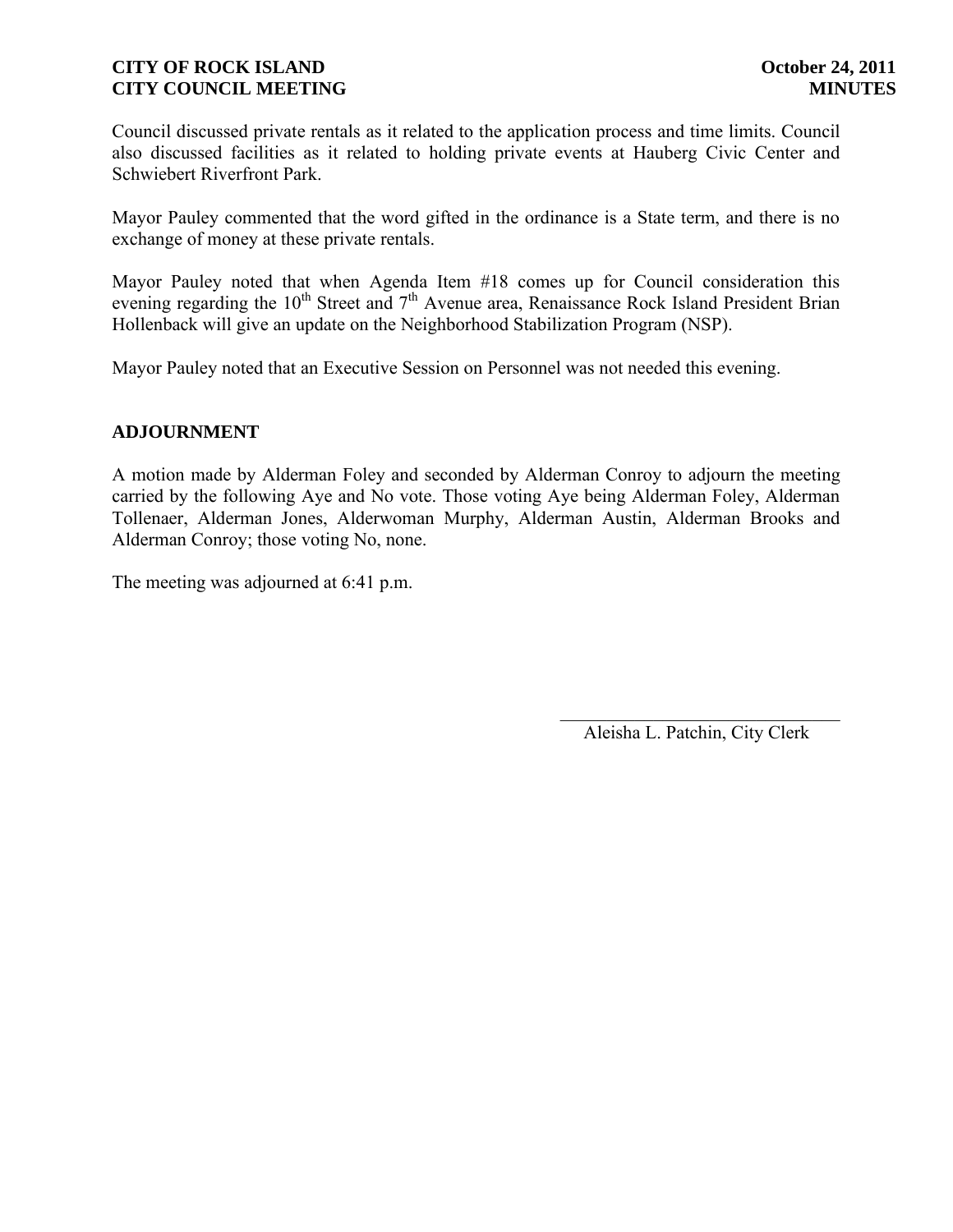Rock Island City Council met in regular session at 6:45 p.m. in Council Chambers of Rock Island City Hall. Present were Mayor Dennis E. Pauley presiding, and Aldermen, P. J. Foley, Stephen L. Tollenaer, Jason W. Jones, Joy Murphy, Charles O. Austin III, Terry M.A. Brooks I and David Conroy. Also present was City Manager Thomas Thomas.

#### **Introductory Proceedings**

Mayor Pauley called the meeting to order and led in the Pledge of Allegiance. Alderman Austin gave the Invocation.

### Agenda Item #5 **Minutes of the Meeting of October 17, 2011.**

A motion was made by Alderman Jones and seconded by Alderman Foley to approve the Minutes of the Meeting of October 17, 2011. The motion carried by the following Aye and No vote; those voting Aye being, Alderman Foley, Alderman Tollenaer, Alderman Jones, Alderwoman Murphy, Alderman Austin, Alderman Brooks and Alderman Conroy; those voting No, none.

## Agenda Item #6 **Update Rock Island by Mayor Pauley.**

Mayor Pauley introduced Mr. Thomas Thomas as the new City Manager to everyone. Mr. Thomas advised that he is looking forward to the first meeting with the Mayor and City Council. Mr. Thomas added that he is very happy to be here.

Mayor Pauley stated that Fright Night in The District is a Halloween event just for kids, which will be held on Thursday, October 27, 2011 from 5:00 pm to 8:00 pm in The District, downtown Rock Island. It was noted that Rock Island Parks and Recreation, Rock Island County Area Project, and The District are proud to present a Halloween themed evening of 'Dancing in the Dark' for children, with a free treat bag for the first 1,000 kids. Mayor Pauley advised that Fright Night will have a costume contest, match game and scary stories. It was noted that District businesses will have trick-or-treating and activities just for kids. Mayor Pauley offered that various community agencies will be on hand with crafts, activities, novelties, treats, and information. It was noted that the event is free to the public.

Mayor Pauley advised that a costume contest will be held for children up to 14 years of age. It was noted that registration for the costume contest is from 5:00 pm to 7:15 pm, judging will take place during that time, and awards will be announced at 7:45 pm on the Great River Plaza Stage. Mayor Pauley offered that the costume categories include: scary, creative, adorable, glamorous, best pair or group and best character. It was noted that there are six winners in each of the six categories.

Mayor Pauley indicated that the businesses in the vicinity of  $30<sup>th</sup>$  Street and  $14<sup>th</sup>$  Avenue will host their 2<sup>nd</sup> annual Halloween Walk on Wednesday, October 26<sup>th</sup> from 5:00 pm to 8:00 pm. It was noted that kids and adults can enjoy trick or treating. Halloween crafts, Halloween games,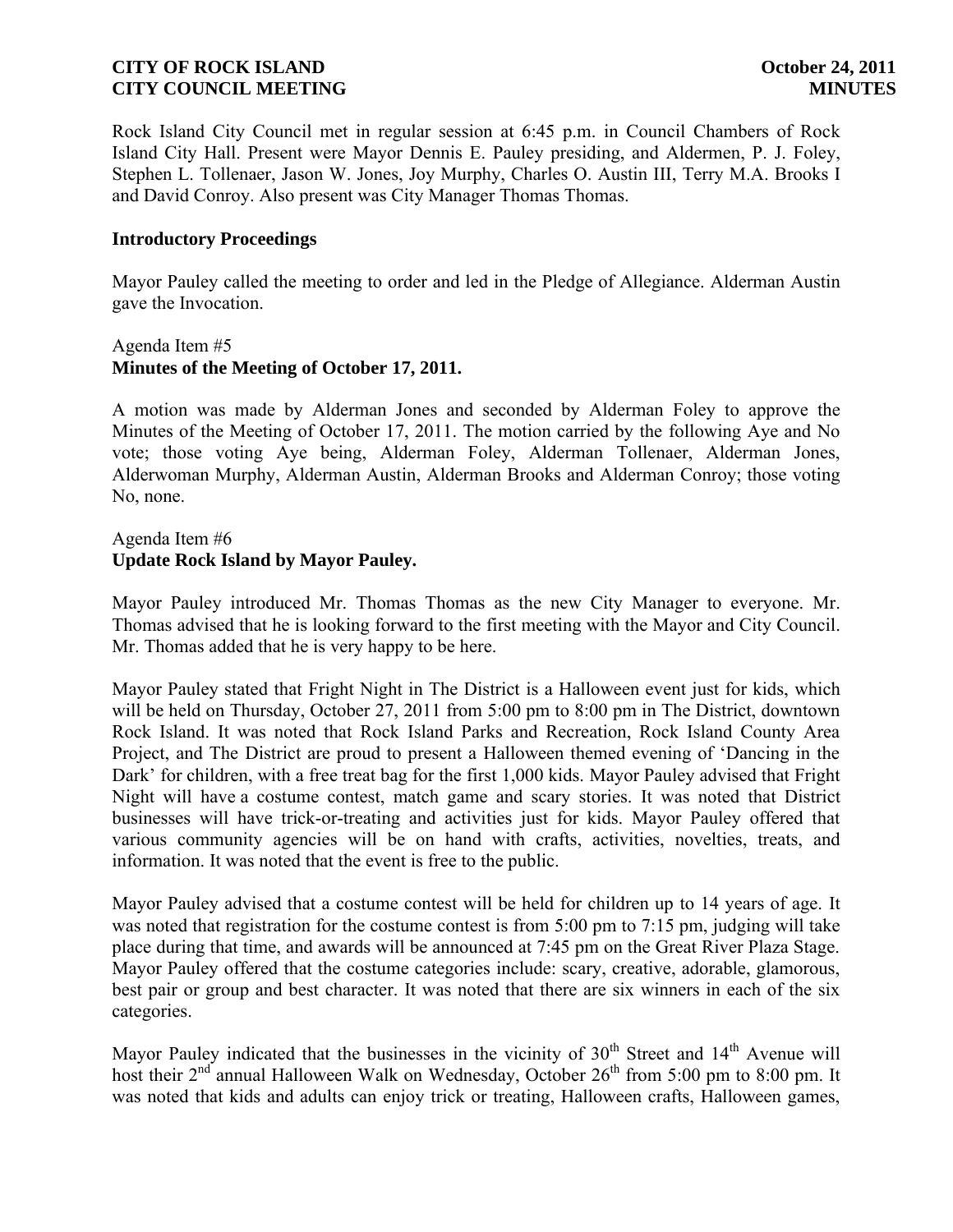specials and coupons, fall family pictures, face painting, karaoke, learn the Thriller Dance, popcorn, spooky music, holiday fitness and ghost stories.

Mayor Pauley advised that Sewer System Smoke Testing will be conducted between October  $24<sup>th</sup>$  and October  $28<sup>th</sup>$  in an effort to identify sources of rainwater and ground water entering the sewer system. The Mayor added that the smoke testing is one portion of the City's Combined Sewer Overflow Long Term Control Plan. It was noted that the smoke testing will help the City locate defects in the sewer system that allows rainwater and groundwater to flow to Rock Island's Wastewater Treatment Plant. The Mayor stated that currently, the inflow of rainwater and groundwater causes sewer backups and street flooding. It was noted that the City of Rock Island has authorized Symbiont, an engineering consulting firm to conduct the testing. Mayor Pauley offered that smoke testing will be conducted in the area of  $38<sup>th</sup>$  to  $45<sup>th</sup>$  Street from  $5<sup>th</sup>$  to 6<sup>th</sup> Avenue. It was noted that residents in the area being tested will see Symbiont and City staff in their neighborhood. The Mayor commented that all staff working in the area will wear City or company identification.

#### Agenda Item #7

**Public Hearing on a request from Route Six Equity Growth Corporation (former Aqualetic Swim Club property) for an amendment to a Special Use Permit to identify the corporation as the new owner, continue the four approved dwelling units and lease the former first floor clubhouse facility for professional office space with a 12 square foot attached unlighted sign for the office use at 3204 27th Avenue.**

Mayor Pauley closed the regular meeting at 6:51pm and opened a Public Hearing on a request from the Route Six Equity Growth Corporation (former Aqualetic Swim Club property) for an amendment to a Special Use Permit to identify the corporation as the new owner, continue the four approved dwelling units and lease the former first floor clubhouse facility for professional office space with a 12 square foot attached unlighted sign for the office use at 3204 27<sup>th</sup> Avenue.

Mr. Ben Yegge of 19043 250<sup>th</sup> Avenue, Bettendorf, Iowa stepped forward.

Mayor Pauley swore in Mr. Yegge.

Mr. Yegge stated that Route Six Equity Growth Corporation bought the property in an effort to clean it up. It was noted that the initial intent was to rehab the pools. However, the bids were extremely expensive. Mr. Yegge stated that the decision was made to tear the pools out, which has already been completed. Mr. Yegge indicated that the intent now is to rehab the three apartment units above the former clubhouse and continue to lease the house. Mr. Yegge noted that the pool area will become a greenspace. Mr. Yegge stated that Route Six Equity Growth Corporation asked in the Special Use Permit to open up a professional office space in the lower level that is currently the clubhouse. However, Mr. Yegge indicated that he wasn't sure what was going to happen with the lower level at this time. It was noted that Mr. Yegge put this item in the Special Use Permit in case the office idea came into being. Mr. Yegge offered that another idea would be to rehab the lower level and make it into apartments.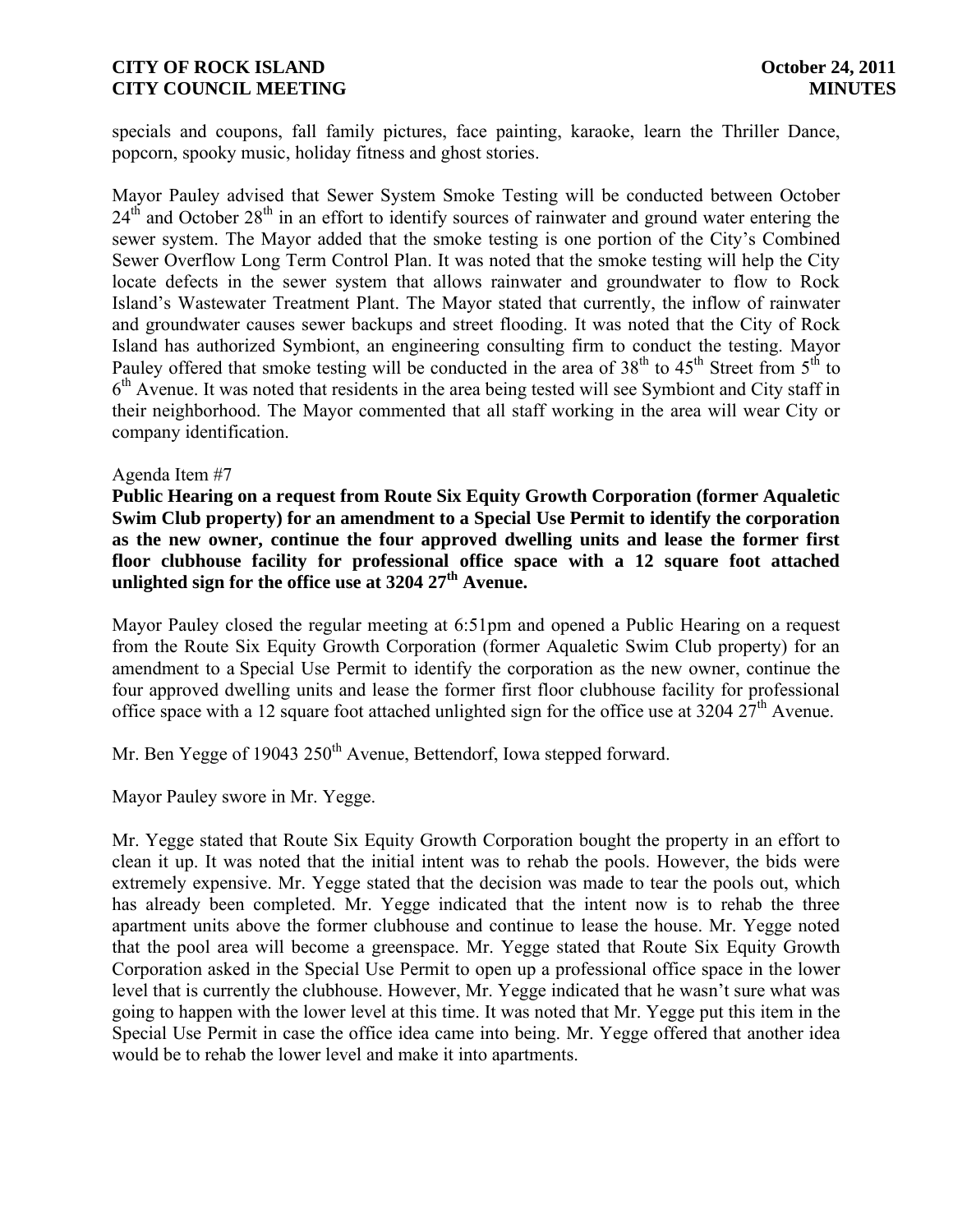Mr. Yegge offered that City staff would approve the apartments and rental of the house, but objected to the lower level being used as a business due to increased traffic in a congested area.

Mayor Pauley inquired as to whether Mr. Yegge was asking for the professional office space at this time. Mr. Yegge responded yes, but if the Route Six Equity Growth Corporation has to ask for another Special Use Permit when someone actually comes to the corporation and asks for the space, then the corporation would be willing to come back to Council.

Council discussed this issue as it related to parking spaces at the location, signs and traffic. Council also discussed the main building as it related to possible future office space.

Alderman Austin inquired upon staff as to whether the Council has the right to approve the intended business considering the nature of this Special Use Permit or would it come back to Council.

Planning and Redevelopment Administrator Alan Carmen stated that typically through the Special Use Permit process, the specifics would be known such as the nature of the business, its hours of operation, the number of employees, details about signage and specific number of parking spaces associated with the use. Mr. Carmen noted that in this case, the specifics are not known and that is why staff recommended denying the portion regarding the office space and signage.

Mayor Pauley inquired as to whether there was anyone who wished to speak in favor of the Special Use Permit application. No one stepped forward.

Mayor Pauley inquired as to whether there was anyone who wished to speak in opposition to the Special Use Permit application.

Mr. Bob Steeber of 2628 32<sup>nd</sup> Street stepped forward. Mr. Steeber stated that he didn't fully oppose the Special Use Permit but was concerned about snow removal, traffic and parking. Mr. Steeber reminded the owner that  $27<sup>th</sup>$  Avenue going to the west is a dedicated driveway and these people have the right of way coming down, turning left and going north on  $32<sup>nd</sup>$  St. Mr. Steeber also had concerns in regards to whether the new owners would have to come back to Council if they convert the main recreational area of that building into apartments.

Mayor Pauley stated yes, that any change to what they have at this time would require them to come back to Council.

With no other person present to speak in favor of or in opposition to the Special Use Permit application, Mayor Pauley closed the Public Hearing and reconvened the regular meeting at 7:06 pm.

Alderman Conroy moved to allow the amendment to the Special Use Permit and Alderman Tollenaer seconded.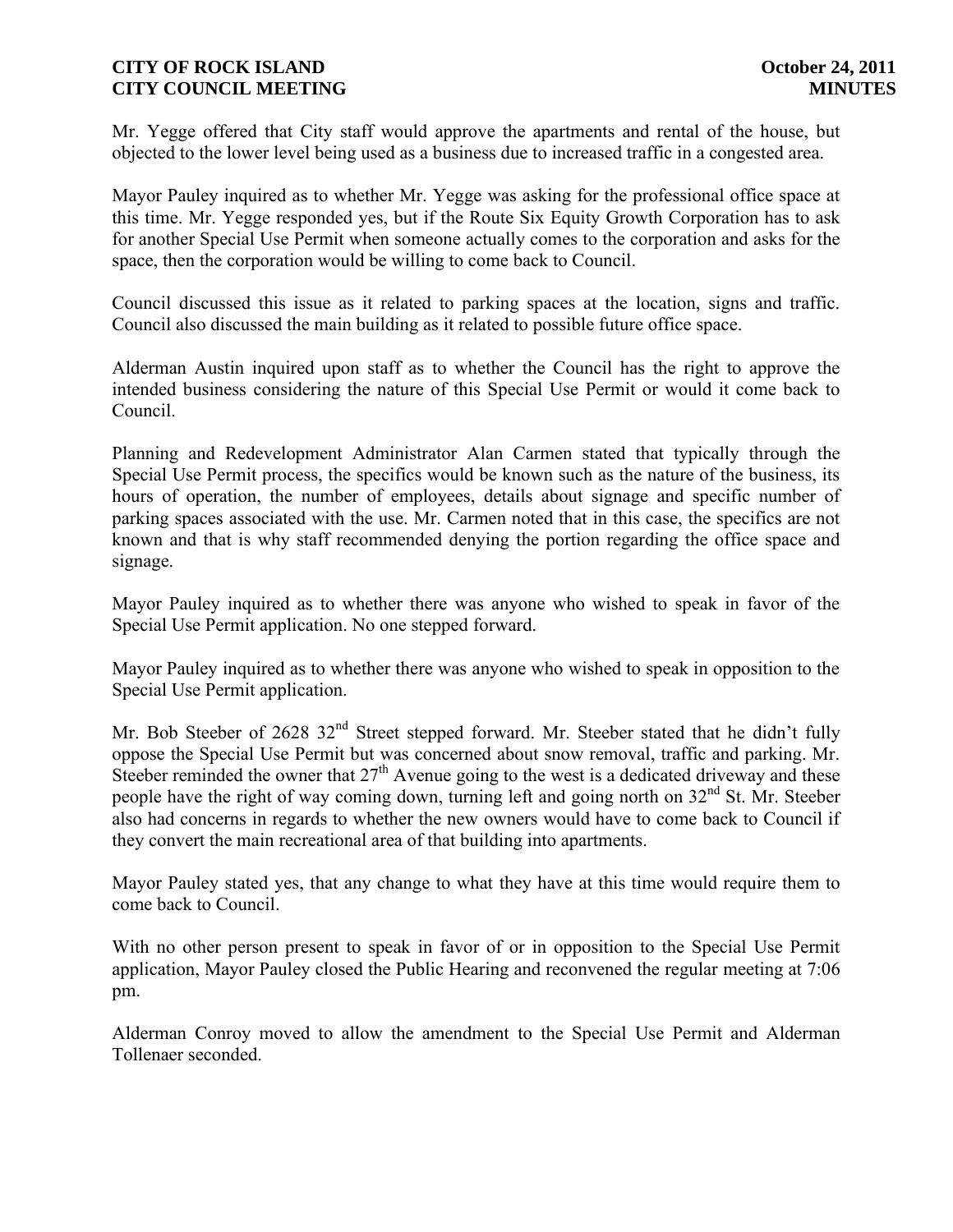Alderman Conroy inquired upon Mr. Carmen as to whether Council was allowed by way of the Special Use Permit Ordinance to approve something that has not really been there before in regards to the professional office space.

Mr. Carmen stated that in his opinion based on past practices of what a Special Use Permit is and the specifics that are tied to the use, there is no identified specific use; it's all speculation.

After more discussion regarding whether or not this is a specific use concerning the proposed professional office space area, Mayor Pauley advised that Route Six Equity Growth Corporation would have to come back to Council anyway because the public has to have an opportunity to determine whether or not they want this type of business there.

Alderman Conroy then clarified his motion, which was to approve the continued use that the owner already has.

The original clarified motion follows:

It was moved by Alderman Conroy and seconded by Alderman Tollenaer to approve the amendment to the Special Use Permit to identify the new owner, continue to allow the four dwelling units as recommended and refer to the City Attorney for an ordinance. The motion carried by the following Aye and No vote: those voting Aye being, Alderman Foley, Alderman Tollenaer, Alderman Jones, Alderwoman Murphy, Alderman Austin, Alderman Brooks and Alderman Conroy; those voting No, none.

#### Agenda Item #8

# **A Special Ordinance vacating a segment of 13th Avenue between Mill Street and the Iowa Interstate Railroad Tracks**.

Alderman Austin moved and Alderman Jones seconded to consider, suspend the rules and pass the ordinance. The motion carried by the following Aye and No vote: those voting Aye being, Alderman Foley, Alderman Tollenaer, Alderman Jones, Alderwoman Murphy, Alderman Austin, Alderman Brooks and Alderman Conroy; those voting No, none.

#### Agenda Item #9

## **A Special Ordinance establishing Type B residential permit parking only area on the west side of**   $15<sup>th</sup>$  Street from  $13<sup>th</sup>$  Avenue to  $15<sup>th</sup>$  Avenue.

It was moved by Alderman Tollenaer and seconded by Alderman Foley to consider, suspend the rules and pass the ordinance. The motion carried by the following Aye and No vote: those voting Aye being, Alderman Foley, Alderman Tollenaer, Alderman Jones, Alderwoman Murphy, Alderman Austin, Alderman Brooks and Alderman Conroy; those voting No, none.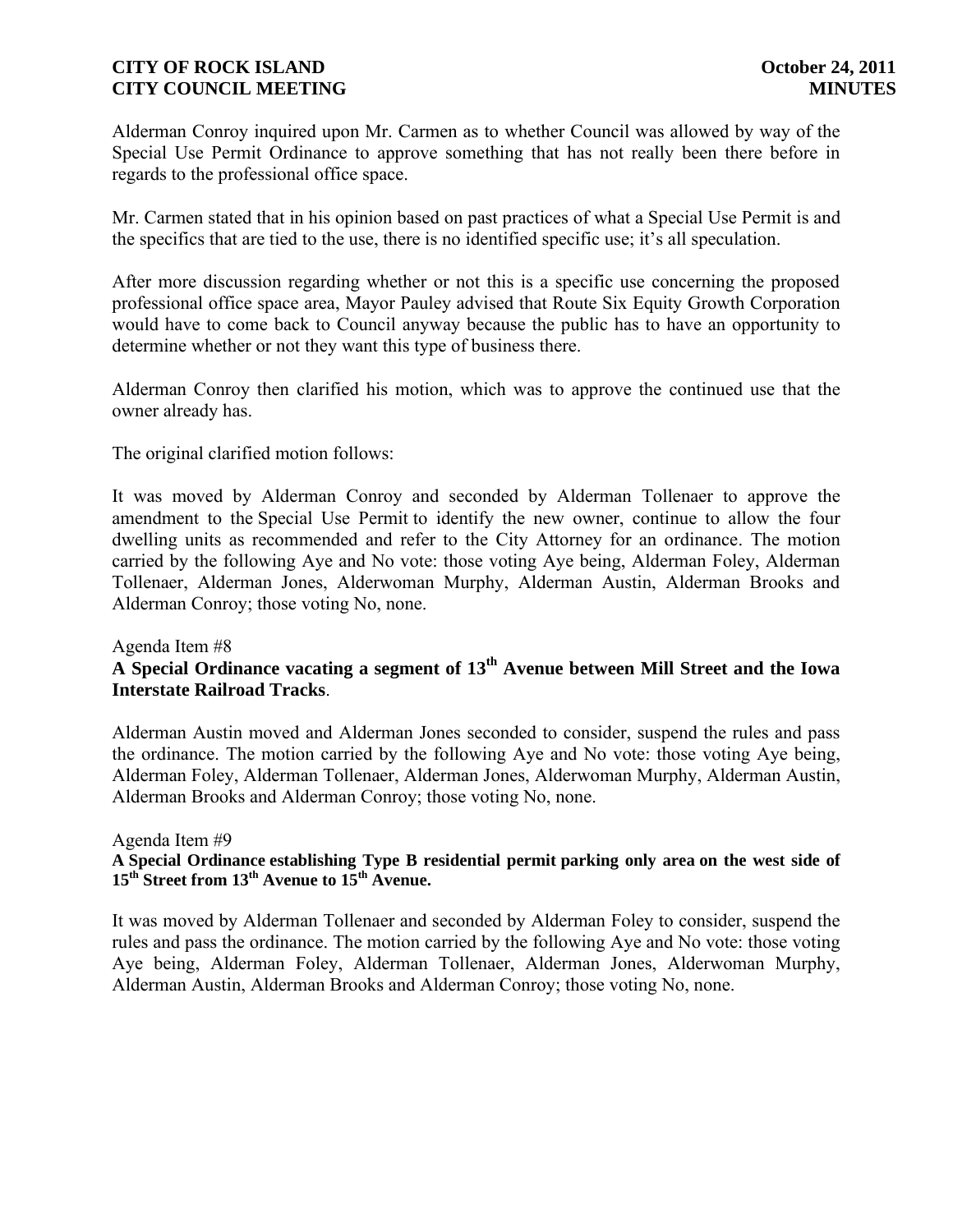Agenda Item #10 **CLAIMS**

It was moved by Alderman Austin and seconded by Alderman Foley to accept the following reports and authorize payment as recommended. The motion carried by the following Aye and No vote: those voting Aye being Alderman Foley, Alderman Tollenaer, Alderman Jones, Alderwoman Murphy, Alderman Austin, Alderman Brooks and Alderman Conroy; those voting No, none.

- a. Report from the Administrative Services Department regarding payment in the amount of \$2,254.18 to Katz, Huntoon and Fieweger for General Liability judgment order for Kenneth Hollie - Ivy.
- b. Report from the Administrative Services Department regarding payment in the amount of \$598.00 to Anne Loftin for General Liability claim.
- c. Report from the Administrative Services Department regarding payment in the amount of \$739.18 to Gary Pheiffer for General Liability claim.
- d. Report from the Administrative Services Department regarding payment in the amount of \$4,875.23 to Kutsunis and Weng for legal services rendered for the month of October.
- e. Report from the Public Works Department regarding payment #3 in the amount of \$67,621.23 to Valley Construction for services provided for the Rock Island Parkway Improvements project. (297)
- f. Report from the Public Works Department regarding payment #2 in the amount of  $$133,735.16$  to Walter D. Laud, Inc. for services provided for the  $46<sup>th</sup>$  Street,  $29<sup>th</sup>$ Avenue and 47<sup>th</sup> Street Court Reconstruction project. (298)

### Agenda Item #11

### **Claims for the week of October 14 through October 20 in the amount of \$1,982,908.50.**

Alderman Foley moved and Alderman Conroy seconded to allow the claims. The motion carried by the following Aye and No vote: those voting Aye being, Alderman Foley, Alderman Tollenaer, Alderman Jones, Alderwoman Murphy, Alderman Austin, Alderman Brooks and Alderman Conroy, those voting No, none.

### Agenda Item #12 **Payroll for the weeks of October 3 through October 16 in the amount of \$1,214,629.09**.

It was moved by Alderman Jones and seconded by Alderwoman Murphy to allow the payroll. The motion carried by the following Aye and No vote: those voting Aye being Alderman Foley, Alderman Tollenaer, Alderman Jones, Alderwoman Murphy, Alderman Austin, Alderman Brooks and Alderman Conroy; those voting No, none.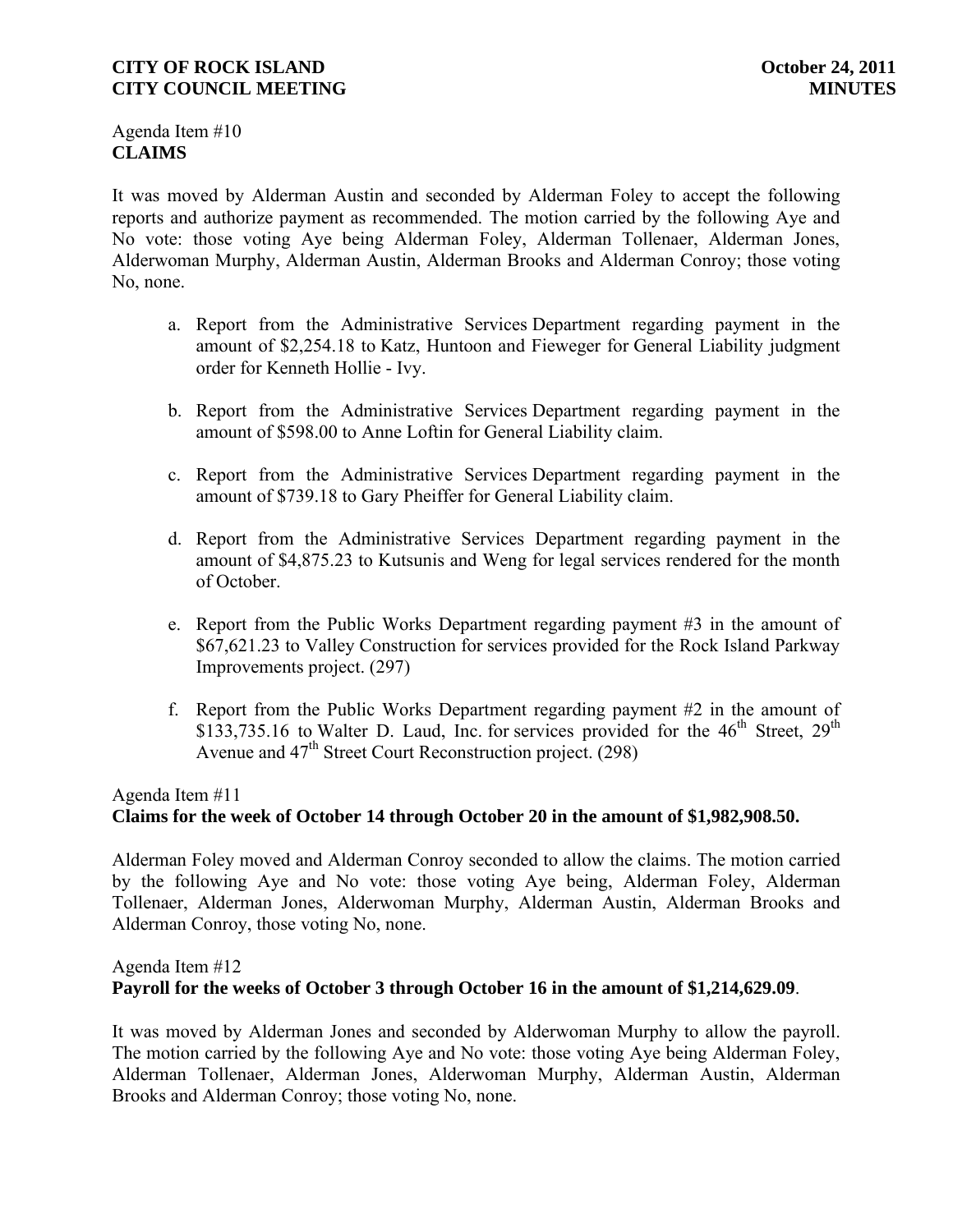#### Agenda Item #13

**Report from the Public Works Department regarding the GSA contract purchase of a 2012 Godwin eight inch water pump and one three inch electric submersible pump along with control panels and floats from Godwin Pumps of America, Inc. in the amount of \$36,528.80.**

Alderman Foley moved and Alderman Tollenaer seconded to approve the purchase as recommended. The motion carried by the following Aye and No vote: those voting Aye being, Alderman Foley, Alderman Tollenaer, Alderman Jones, Alderwoman Murphy, Alderman Austin, Alderman Brooks and Alderman Conroy, those voting No, none.

#### Agenda Item #14

## **Report from the Public Works Department regarding bids for the 2011 Tree Trimming/Removal contract, recommending the bid be awarded to All Around Tree Service in the amount of \$38,200.00.**

It was moved by Alderman Jones and seconded by Alderwoman Murphy to award the bid as recommended and authorize the City Manager to execute the contract documents. The motion carried by the following Aye and No vote: those voting Aye being Alderman Foley, Alderman Tollenaer, Alderman Jones, Alderwoman Murphy, Alderman Austin, Alderman Brooks and Alderman Conroy; those voting No, none.

#### Agenda Item #15

## **Report from the Community and Economic Development Department regarding bids for the Ridgewood Road Wetlands Compensation project, recommending the bid be awarded to Langman Construction in the amount of \$188,002.81, and an agreement with Valdom Corporation for their share of the wetlands compensation costs.**

Alderman Conroy moved and Alderman Foley seconded to award the bid to Langman as recommended, approve the agreement with Valdom and authorize the City Manager to execute the contract documents. The motion carried by the following Aye and No vote: those voting Aye being, Alderman Foley, Alderman Tollenaer, Alderman Jones, Alderwoman Murphy, Alderman Austin, Alderman Brooks and Alderman Conroy, those voting No, none.

#### Agenda Item #16

### **Report from the Police Department regarding a Covert Vehicle Rental contract with Wag's Auto Center, recommending a one year renewal expiring March 31, 2013 at the prices quoted in the existing contract.**

It was moved by Alderman Tollenaer and seconded by Alderman Conroy to approve the contract as recommended and authorize the City Manager to execute the contract documents. The motion carried by the following Aye and No vote: those voting Aye being Alderman Foley, Alderman Tollenaer, Alderman Jones, Alderwoman Murphy, Alderman Austin, Alderman Brooks and Alderman Conroy; those voting No, none.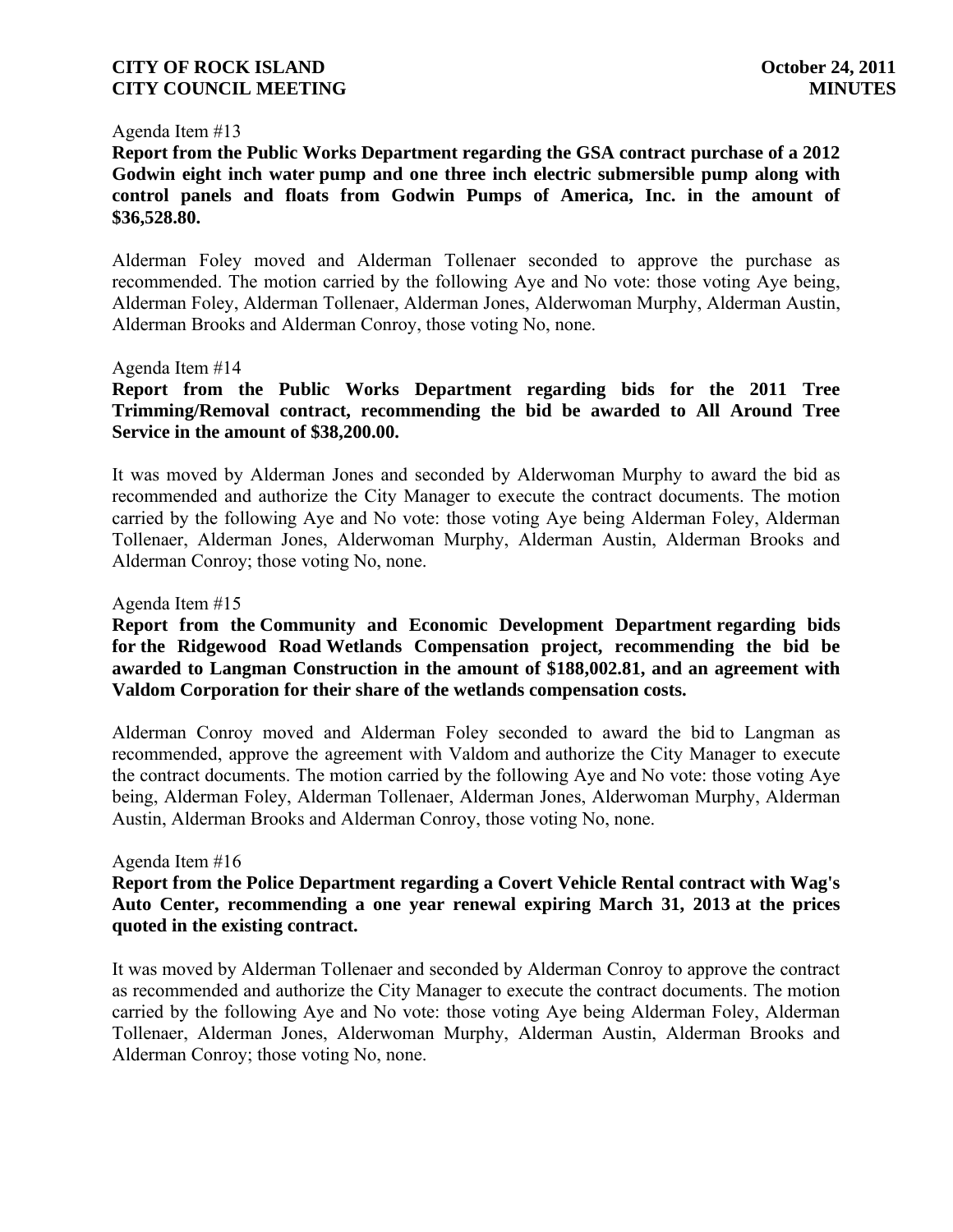#### Agenda Item #17

**Report from the Community and Economic Development Department regarding a request from Jeff and Carrie Lantz to vacate a dead - end segment of 22nd Avenue east of 46th Street to the border with Moline.**

Alderman Austin moved and Alderman Foley seconded to approve the vacation as recommended and refer to the City Attorney for an ordinance.

Discussion followed. Alderwoman Murphy inquired about the procedure for the vacation and if any fees were involved.

Planning and Redevelopment Administrator Alan Carmen advised that there is a nominal fee to record the ordinance at the courthouse and the only other expense would be related to Public Works that may come into play.

After more discussion regarding fees, the motion carried by the following Aye and No vote: those voting Aye being, Alderman Foley, Alderman Tollenaer, Alderman Jones, Alderwoman Murphy, Alderman Austin, Alderman Brooks and Alderman Conroy, those voting No, none.

### Agenda Item #18

**Report from the Community and Economic Development Department regarding the review of a six lot major Final Plat and Site Plan of the Old Chicago Redevelopment Subdivision located at 10th Street and 7th Avenue.**

It was moved by Alderman Foley and seconded by Alderman Conroy to approve the final plat as recommended.

Discussion followed. Mayor Pauley inquired upon Renaissance Rock Island President Brian Hollenback to update Council on the Neighborhood Stabilization Program (NSP). Mr. Hollenback distributed handouts of elevations of the homes that are on the proposed site plan.

Mr. Hollenback advised that Rock Island's portion of the \$18.5 million dollars of NSP2 funds from HUD was approximately \$10 million dollars that is targeted to build new construction, which is consistent with the New Old Chicago Neighborhood Plan. Mr. Hollenback added that this would be subject to Council's approval this evening for six homes placed out for bid. Mr. Hollenback commented that one of the homes being built is at  $1042 \frac{17}{\text{th}}$  Street and the other home will be located on 19<sup>th</sup> Street after the demolition of some blighted properties. Mr. Hollenback advised that this is identified as the first phase.

Mr. Hollenback indicated that by concentrating six homes together in the first phase, then as the sales proceeds as program income comes back in, that will allow for the building of other properties.

Mr. Hollenback pointed out that last week the monitoring letter from HUD was received and GROWTH was ranked as a high performer. It was noted that 50% of the funds need to be spent by February. Mr. Hollenback stated that everything is on target.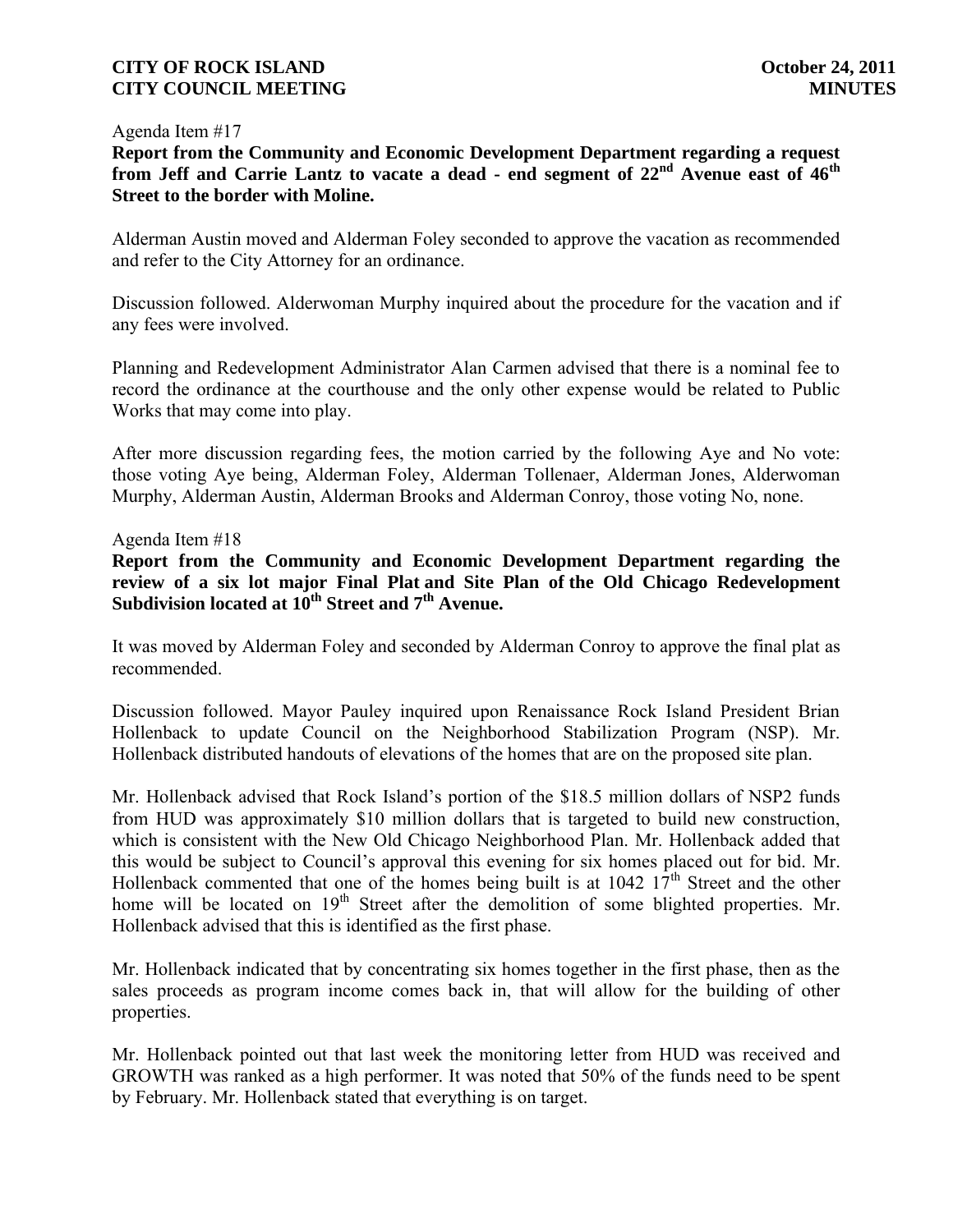Mr. Hollenback advised that in regards to Jackson Square, a walk through will be scheduled soon during an upcoming Study Session, and that will complete approximately \$5.7 million in Neighborhood Stabilization dollars. Mr. Hollenback stated that seven homes have already been sold and closed on that were previously vacant, abandoned or foreclosed. Mr. Hollenback added that two homes are under contract with one closing on Thursday and the other one closing on November  $11<sup>th</sup>$  and eight are under construction permits.

After more discussion, the motion carried by the following Aye and No vote: those voting Aye being Alderman Foley, Alderman Tollenaer, Alderman Jones, Alderwoman Murphy, Alderman Austin, Alderman Brooks and Alderman Conroy; those voting No, none.

#### Agenda Item #19

# **Report from the Parks and Recreation Department regarding an amendment to the Parks and Recreation Ordinance related to "gifting" of liquor for private rentals.**

Alderman Murphy moved and Alderman Tollenaer seconded to approve the amendment as recommended and refer to the City Attorney for an ordinance. The motion carried by the following Aye and No vote: those voting Aye being, Alderman Foley, Alderman Tollenaer, Alderman Jones, Alderwoman Murphy, Alderman Austin, Alderman Brooks and Alderman Conroy, those voting No, none.

#### Agenda Item #20

## **Report from the City Clerk regarding a request for an activity permit from Rock Island High School for Saturday, November 5, 2011 from 9:00 am to 3:00 pm for their annual corner can collections for the Student Hunger Drive.**

It was moved by Alderman Conroy and seconded by Alderwoman Murphy to approve the activity permit as recommended.

Discussion followed with Alderman Foley stating that he lives near the high school, and every year, Rock Island High School goes through the neighborhood and puts a bag on every neighbor's door asking the neighbor to give canned goods. Alderman Foley advised that this is a great partnership for the school district and neighborhood to work together.

After discussion, the motion carried by the following Aye and No vote: those voting Aye being Alderman Foley, Alderman Tollenaer, Alderman Jones, Alderwoman Murphy, Alderman Austin, Alderman Brooks and Alderman Conroy; those voting No, none.

#### Agenda Item #21

# **Items from the City Manager's Memorandum Packet.**

City Manager Thomas did not have any items to discuss.

Alderman Austin stated that the Rock Island Library's event, Food for Thought is coming up a week from Thursday. Alderman Austin stated that this is a wonderful opportunity for a good cause.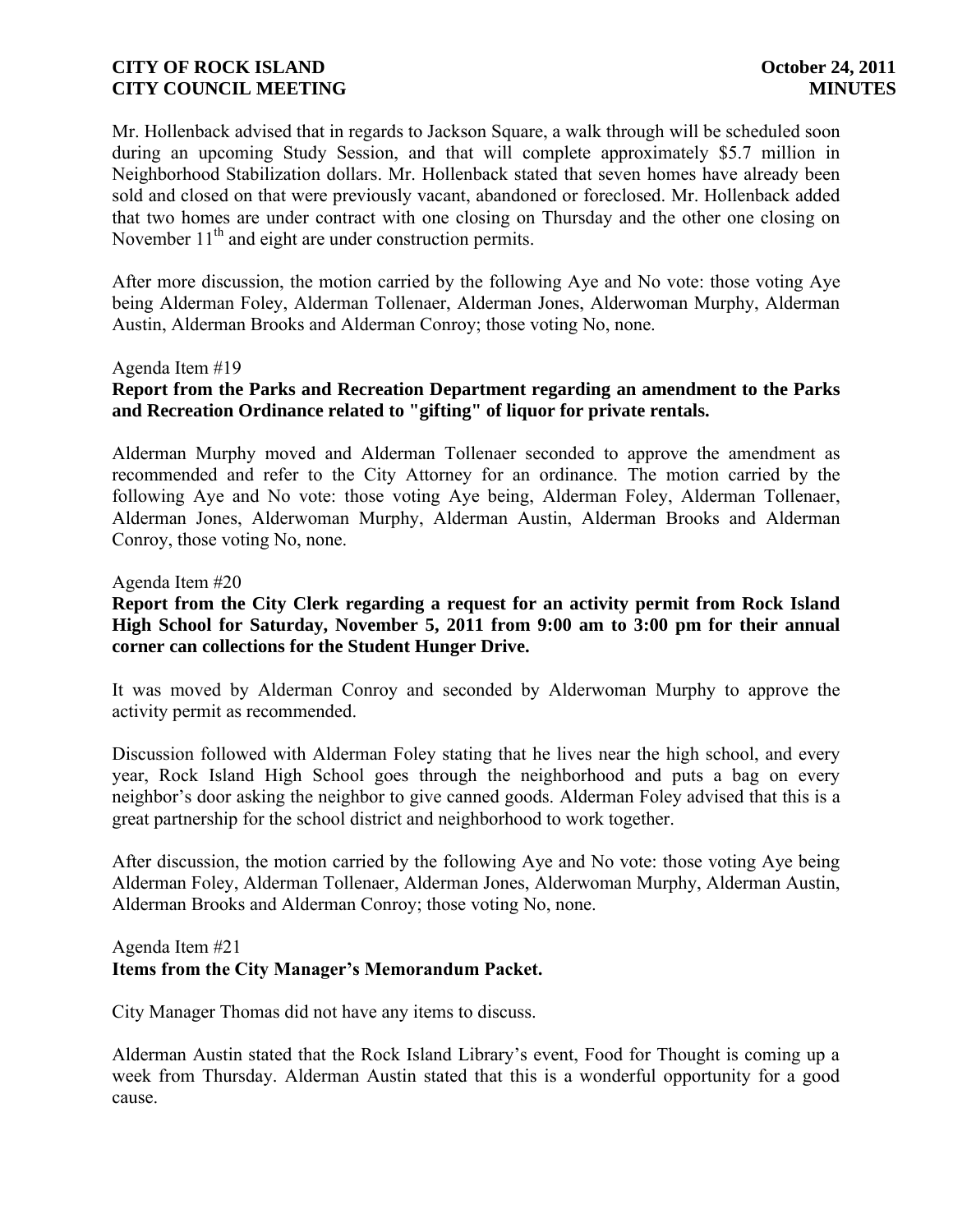Library Director Ava Ketter stated that the fee for the Food for Thought event is \$25.00 per individual or \$45.00 per couple. It was noted that reservations are not required but are appreciated. Ms. Ketter advised to call Amy at 732-7302 for reservations. Ms. Ketter offered that there will be music and food and it will be a great time. It was noted that this is a Library fundraiser.

Alderman Austin congratulated Brandy Donaldson from the Argus/Dispatch newspaper on her award winning work for the report on immigrant families.

Alderwoman Murphy reminded everyone to Shop Rock Island. Alderwoman Murphy stated that the Rock Island Library will hold their Food for Thought event on Thursday, November 3<sup>rd</sup>. Alderwoman Murphy stated that there will be a silent auction featuring repurposed book art, unique gifts, 50 signed books, live music and food. Alderwoman Murphy encouraged everyone to sign up for the event.

Alderwoman Murphy commented that her niece will be performing on Dancing with the Stars next week as their inspirational dancer of the year. It was noted that Alderwoman Murphy's niece is currently with Ballet Quad Cities. Alderwoman Murphy stated that each year, Dancing with the Stars chooses a dancer that has overcome extraordinary obstacles to continue dancing. Alderwoman Murphy encouraged everyone to tune in next week.

Agenda Item #22 **Other Business**

Mr. Vince Thomas of 1000 21<sup>st</sup> Street stepped forward. Mr. Thomas voiced concerns regarding the Rock Island Library closing for six furlough days in regards to the lack of funds, and class issues as it related to equality in regards to closing the library for furlough days.

Alderwoman Murphy explained that the reason for furlough days was due to budget issues. Alderwoman Murphy pointed out that rather than cut staff, the library employees got together and asked for furlough days. It was noted that the library staff didn't want anyone to lose their job. Alderwoman Murphy stated that it was a wonderful gesture for the library employees to come forward and do that.

Alderman Foley discussed Mr. Thomas's comment concerning the class issue.

## Agenda Item #23 **Executive Session on Personnel.**

The Executive Session on Personnel was not held.

Agenda Item #24 **Recess**

A motion was made by Alderman Jones and seconded by Alderwoman Murphy to recess to Monday, November 7, 2011 at 5:00 p.m. The motion carried by the following Aye and No vote: